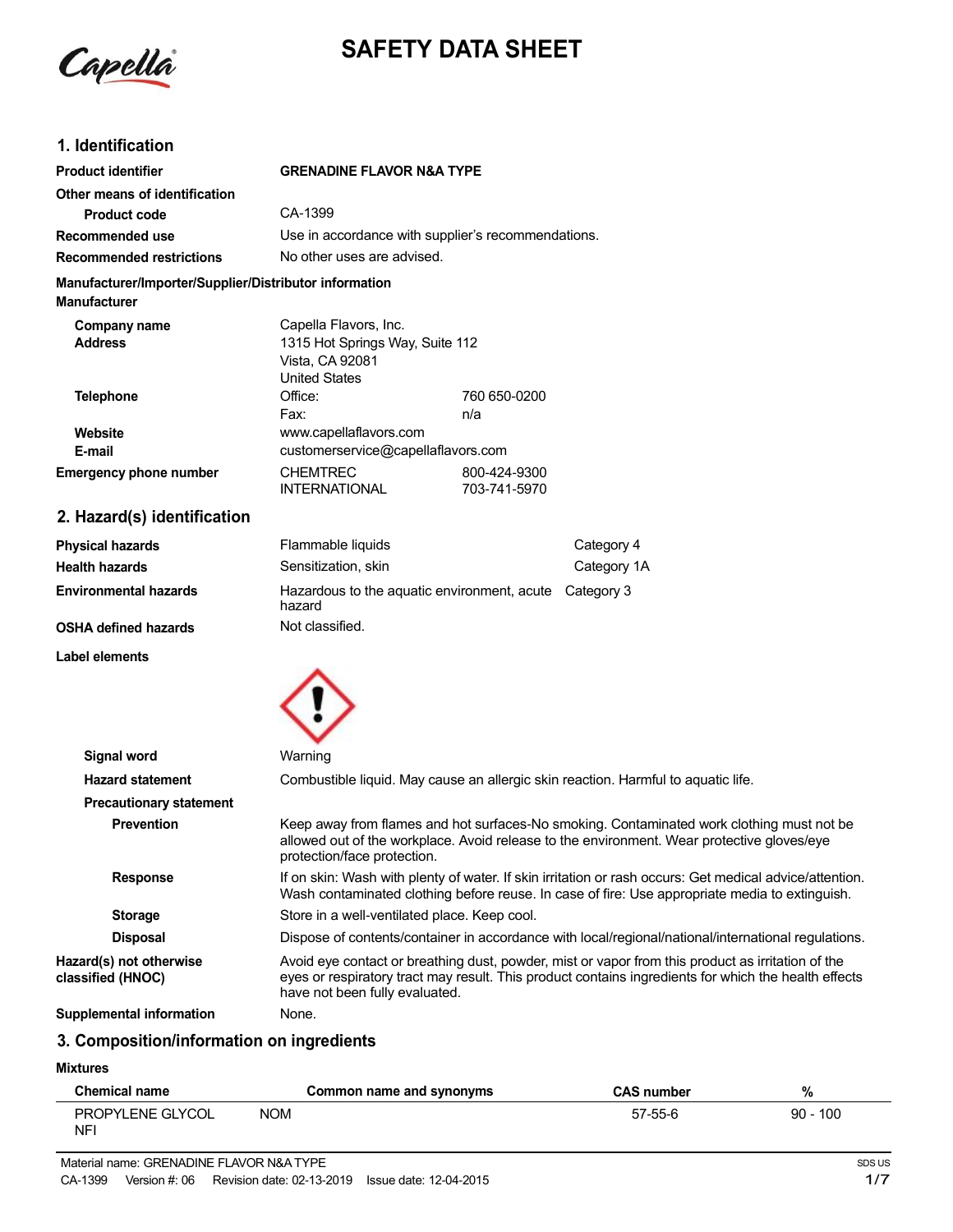| <b>Chemical name</b>                     | Common name and synonyms | <b>CAS number</b> | %          |
|------------------------------------------|--------------------------|-------------------|------------|
| BENZALDEHYDE<br><b>NOM</b>               | #21                      | $100 - 52 - 7$    | $3 - 5$    |
| VANILLIN #234                            |                          | 121-33-5          | 1-<3       |
| <b>FURANEOL</b>                          |                          | 3658-77-3         | ${}_{0.2}$ |
| Other components below reportable levels |                          |                   | $1 - 3$    |

\*Designates that a specific chemical identity and/or percentage of composition has been withheld as a trade secret.

### **4. First-aid measures**

| <b>Inhalation</b>                                                            | Remove victim to fresh air and keep at rest in a position comfortable for breathing. If experiencing<br>respiratory symptoms: Call a poison center or doctor/physician.                                |
|------------------------------------------------------------------------------|--------------------------------------------------------------------------------------------------------------------------------------------------------------------------------------------------------|
| <b>Skin contact</b>                                                          | Remove contaminated clothing immediately and wash skin with soap and water. In case of<br>eczema or other skin disorders: Seek medical attention and take along these instructions.                    |
| Eye contact                                                                  | Immediately flush eyes with plenty of water for at least 15 minutes. Remove contact lenses, if<br>present and easy to do. Continue rinsing. Get medical attention if irritation develops and persists. |
| Ingestion                                                                    | Rinse mouth. Get medical attention if symptoms occur.                                                                                                                                                  |
| <b>Most important</b><br>symptoms/effects, acute and<br>delayed              | Direct contact with eyes may cause temporary irritation. May cause an allergic skin reaction.<br>Dermatitis, Rash.                                                                                     |
| Indication of immediate<br>medical attention and special<br>treatment needed | Provide general supportive measures and treat symptomatically. In case of shortness of breath,<br>give oxygen. Keep victim warm. Keep victim under observation. Symptoms may be delayed.               |
| <b>General information</b>                                                   | Ensure that medical personnel are aware of the material(s) involved, and take precautions to<br>protect themselves. Wash contaminated clothing before reuse.                                           |
| 5. Fire-fighting measures                                                    |                                                                                                                                                                                                        |
| Suitable extinguishing media                                                 | Water fog. Alcohol resistant foam. Dry chemical powder. Carbon dioxide (CO2).                                                                                                                          |
| Unsuitable extinguishing<br>media                                            | Do not use water jet as an extinguisher, as this will spread the fire.                                                                                                                                 |
| Specific hazards arising from<br>the chemical                                | The product is combustible, and heating may generate vapors which may form explosive vapor/air<br>mixtures. During fire, gases hazardous to health may be formed.                                      |
| Special protective equipment<br>and precautions for firefighters             | Self-contained breathing apparatus and full protective clothing must be worn in case of fire.                                                                                                          |
| <b>Fire fighting</b><br>equipment/instructions                               | In case of fire and/or explosion do not breathe fumes. Move containers from fire area if you can do<br>so without risk.                                                                                |
| <b>Specific methods</b>                                                      | Use standard firefighting procedures and consider the hazards of other involved materials.                                                                                                             |
| <b>General fire hazards</b>                                                  | Combustible liquid.                                                                                                                                                                                    |
| 6. Accidental release measures                                               |                                                                                                                                                                                                        |

| Personal precautions,<br>protective equipment and<br>emergency procedures | Keep unnecessary personnel away. Keep people away from and upwind of spill/leak. Eliminate all<br>ignition sources (no smoking, flares, sparks, or flames in immediate area). Wear appropriate<br>protective equipment and clothing during clean-up. Avoid breathing mist/vapors. Avoid inhalation<br>of vapor, fumes, dust and/or mist from the spilled material. Do not touch damaged containers or<br>spilled material unless wearing appropriate protective clothing. Ensure adequate ventilation. Local<br>authorities should be advised if significant spillages cannot be contained. For personal protection,<br>see section 8 of the SDS. |
|---------------------------------------------------------------------------|---------------------------------------------------------------------------------------------------------------------------------------------------------------------------------------------------------------------------------------------------------------------------------------------------------------------------------------------------------------------------------------------------------------------------------------------------------------------------------------------------------------------------------------------------------------------------------------------------------------------------------------------------|
| <b>Methods and materials for</b><br>containment and cleaning up           | Use water spray to reduce vapors or divert vapor cloud drift. Eliminate all ignition sources (no<br>smoking, flares, sparks, or flames in immediate area). Keep combustibles (wood, paper, oil, etc.)<br>away from spilled material. Prevent product from entering drains.                                                                                                                                                                                                                                                                                                                                                                        |
|                                                                           | Large Spills: Stop the flow of material, if this is without risk. Dike the spilled material, where this is<br>possible. Use a non-combustible material like vermiculite, sand or earth to soak up the product<br>and place into a container for later disposal. Following product recovery, flush area with water.                                                                                                                                                                                                                                                                                                                                |
|                                                                           | Small Spills: Absorb with earth, sand or other non-combustible material and transfer to containers<br>for later disposal. Wipe up with absorbent material (e.g. cloth, fleece). Clean surface thoroughly to<br>remove residual contamination.                                                                                                                                                                                                                                                                                                                                                                                                     |
|                                                                           | Never return spills to original containers for re-use. For waste disposal, see section 13 of the SDS.                                                                                                                                                                                                                                                                                                                                                                                                                                                                                                                                             |
| <b>Environmental precautions</b>                                          | Avoid release to the environment. Inform appropriate managerial or supervisory personnel of all<br>environmental releases. Prevent further leakage or spillage if safe to do so. Avoid discharge into<br>drains, water courses or onto the ground.                                                                                                                                                                                                                                                                                                                                                                                                |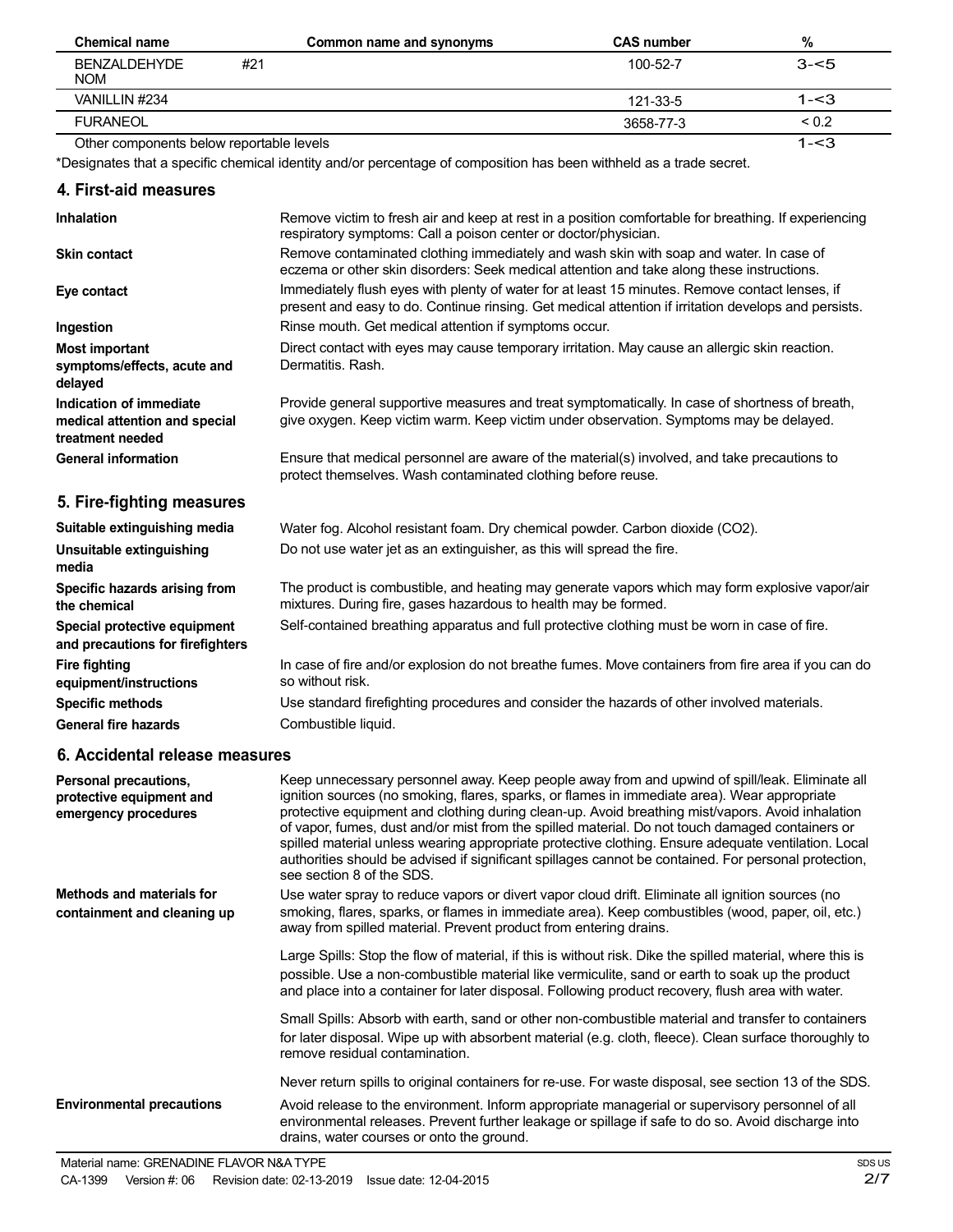### **7. Handling and storage**

**Precautions for safe handling**

**Conditions for safe storage, including any incompatibilities** Keep away from open flames, hot surfaces and sources of ignition. When using do not smoke. Avoid breathing mist/vapors. Avoid contact with eyes, skin, and clothing. Avoid prolonged exposure. Use only outdoors or in a well-ventilated area. Wear appropriate personal protective equipment. Avoid release to the environment. Observe good industrial hygiene practices. Store locked up. Keep away from heat, sparks and open flame. Store in a cool, dry place out of

direct sunlight. Store in tightly closed container. Store in a well-ventilated place. Keep in an area equipped with sprinklers. Store away from incompatible materials (see Section 10 of the SDS).

#### **8. Exposure controls/personal protection**

#### **Occupational exposure limits**

The following constituents are the only constituents of the product which have a PEL, TLV or other recommended exposure limit. At this time, the other constituents have no known exposure limits.

#### **US. Workplace Environmental Exposure Level (WEEL) Guides**

| <b>Components</b>                             | <b>Type</b>                                                                                                                                                                                                                                                                                                                                                        | Value         | Form     |
|-----------------------------------------------|--------------------------------------------------------------------------------------------------------------------------------------------------------------------------------------------------------------------------------------------------------------------------------------------------------------------------------------------------------------------|---------------|----------|
| <b>BENZALDEHYDE</b><br>#21 NOM (CAS 100-52-7) | <b>STEL</b>                                                                                                                                                                                                                                                                                                                                                        | 17.4 mg/m3    |          |
|                                               |                                                                                                                                                                                                                                                                                                                                                                    | 4 ppm         |          |
|                                               | <b>TWA</b>                                                                                                                                                                                                                                                                                                                                                         | 8.7 mg/m3     |          |
|                                               |                                                                                                                                                                                                                                                                                                                                                                    | 2 ppm         |          |
| PROPYLENE GLYCOL<br>NOM NFI (CAS 57-55-6)     | <b>TWA</b>                                                                                                                                                                                                                                                                                                                                                         | $10$ mg/m $3$ | Aerosol. |
| VANILLIN #234 (CAS<br>$121 - 33 - 5$          | <b>TWA</b>                                                                                                                                                                                                                                                                                                                                                         | 10 mg/m3      |          |
| <b>Biological limit values</b>                | No biological exposure limits noted for the ingredient(s).                                                                                                                                                                                                                                                                                                         |               |          |
| Appropriate engineering<br>controls           | Good general ventilation should be used. Ventilation rates should be matched to conditions. If<br>applicable, use process enclosures, local exhaust ventilation, or other engineering controls to<br>maintain airborne levels below recommended exposure limits. If exposure limits have not been<br>established, maintain airborne levels to an acceptable level. |               |          |
|                                               | Individual protection measures, such as personal protective equipment                                                                                                                                                                                                                                                                                              |               |          |
| Eye/face protection                           | Face shield is recommended. Wear safety glasses with side shields (or goggles).                                                                                                                                                                                                                                                                                    |               |          |
| <b>Skin protection</b>                        |                                                                                                                                                                                                                                                                                                                                                                    |               |          |
| Hand protection                               | Wear appropriate chemical resistant gloves.                                                                                                                                                                                                                                                                                                                        |               |          |
| <b>Other</b>                                  | Wear appropriate chemical resistant clothing. Use of an impervious apron is recommended.                                                                                                                                                                                                                                                                           |               |          |
| <b>Respiratory protection</b>                 | If engineering controls do not maintain airborne concentrations below recommended exposure<br>limits (where applicable) or to an acceptable level (in countries where exposure limits have not<br>been established), an approved respirator must be worn.<br>Wear appropriate thermal protective clothing, when necessary.                                         |               |          |
| <b>Thermal hazards</b>                        |                                                                                                                                                                                                                                                                                                                                                                    |               |          |
| General hygiene<br>considerations             | When using do not smoke. Always observe good personal hygiene measures, such as washing<br>after handling the material and before eating, drinking, and/or smoking. Routinely wash work<br>clothing and protective equipment to remove contaminants. Contaminated work clothing should not<br>be allowed out of the workplace.                                     |               |          |

### **9. Physical and chemical properties**

#### **Appearance**

| <b>Physical state</b>                      | Liguid.                          |
|--------------------------------------------|----------------------------------|
| Form                                       | Liguid.                          |
| Color                                      | Not available.                   |
| Odor                                       | Not available.                   |
| <b>Odor threshold</b>                      | Not available.                   |
| рH                                         | Not available.                   |
| Melting point/freezing point               | $-74.2$ °F ( $-59$ °C) estimated |
| Initial boiling point and boiling<br>range | 370.76 °F (188.2 °C) estimated   |
| Flash point                                | 193.0 °F (89.4 °C)               |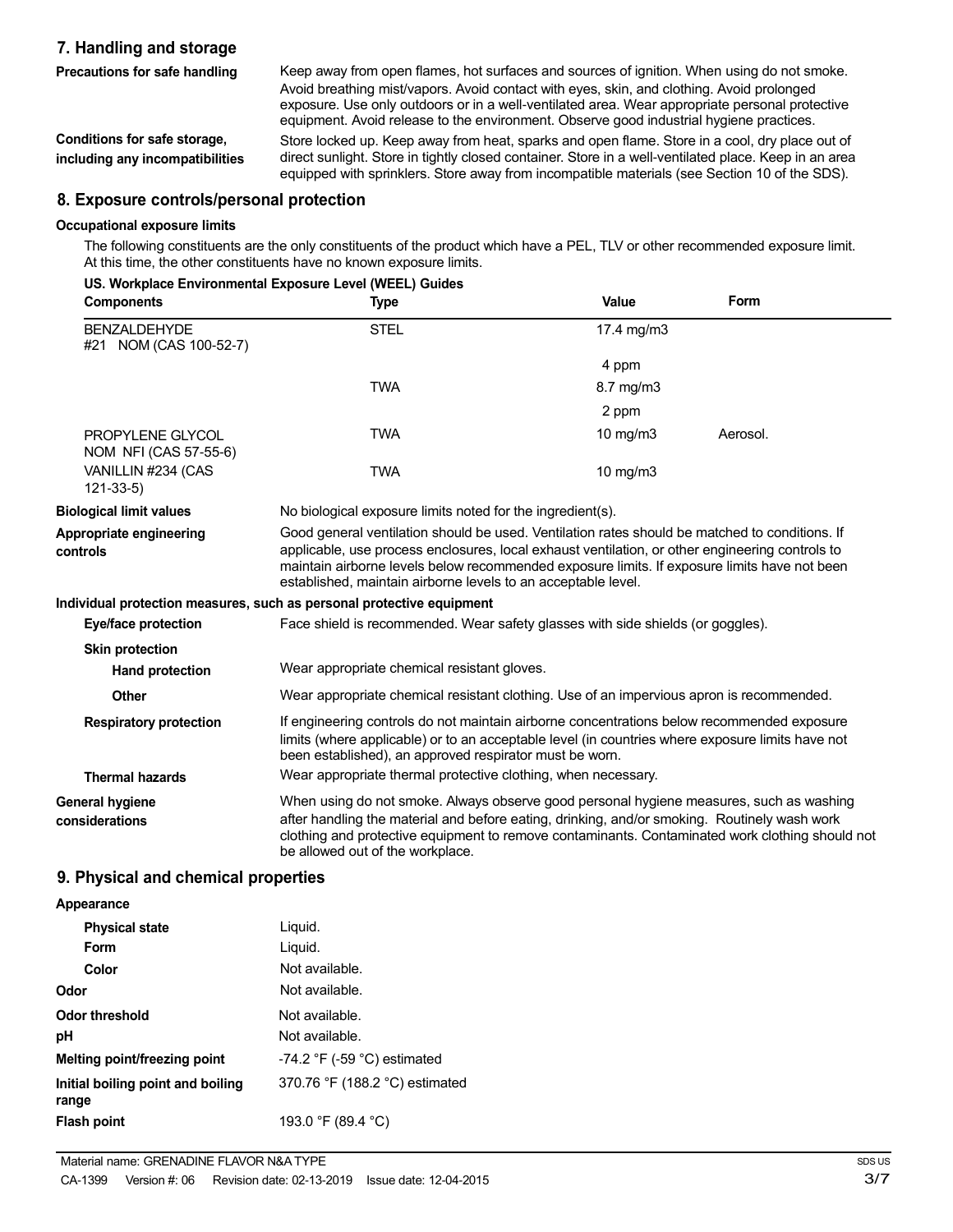| <b>Evaporation rate</b>                           | Not available.                                                                                                                                                           |
|---------------------------------------------------|--------------------------------------------------------------------------------------------------------------------------------------------------------------------------|
| Flammability (solid, gas)                         | Not applicable.                                                                                                                                                          |
| Upper/lower flammability or explosive limits      |                                                                                                                                                                          |
| <b>Flammability limit - lower</b><br>(%)          | Not available.                                                                                                                                                           |
| <b>Flammability limit - upper</b><br>(%)          | Not available.                                                                                                                                                           |
| Explosive limit - lower (%)                       | Not available.                                                                                                                                                           |
| Explosive limit - upper (%)                       | Not available.                                                                                                                                                           |
| Vapor pressure                                    | 0.17 hPa estimated                                                                                                                                                       |
| Vapor density                                     | Not available.                                                                                                                                                           |
| <b>Relative density</b>                           | Not available.                                                                                                                                                           |
| Solubility(ies)                                   |                                                                                                                                                                          |
| Solubility (water)                                | Not available.                                                                                                                                                           |
| <b>Partition coefficient</b><br>(n-octanol/water) | Not available.                                                                                                                                                           |
| Auto-ignition temperature                         | 700 °F (371.11 °C) estimated                                                                                                                                             |
| <b>Decomposition temperature</b>                  | Not available.                                                                                                                                                           |
| <b>Viscosity</b>                                  | Not available.                                                                                                                                                           |
| <b>Other information</b>                          |                                                                                                                                                                          |
| <b>Density</b>                                    | 0.88 g/cm3 estimated                                                                                                                                                     |
| <b>Explosive properties</b>                       | Not explosive.                                                                                                                                                           |
| <b>Flammability class</b>                         | Combustible IIIA estimated                                                                                                                                               |
| <b>Oxidizing properties</b>                       | Not oxidizing.                                                                                                                                                           |
| <b>Refractive index</b>                           | 1.4232 - 1.4532                                                                                                                                                          |
| <b>Specific gravity</b>                           | $1.03 - 1.06$                                                                                                                                                            |
| 10. Stability and reactivity                      |                                                                                                                                                                          |
| <b>Reactivity</b>                                 | The product is stable and non-reactive under normal conditions of use, storage and transport.                                                                            |
| <b>Chemical stability</b>                         | Material is stable under normal conditions.                                                                                                                              |
| <b>Possibility of hazardous</b><br>reactions      | No dangerous reaction known under conditions of normal use.                                                                                                              |
| <b>Conditions to avoid</b>                        | Keep away from heat, hot surfaces, sparks, open flames and other ignition sources. Avoid<br>temperatures exceeding the flash point. Contact with incompatible materials. |
| Incompatible materials                            | Strong oxidizing agents.                                                                                                                                                 |
| <b>Hazardous decomposition</b><br>products        | No hazardous decomposition products are known.                                                                                                                           |

# **11. Toxicological information**

# **Information on likely routes of exposure**

| <b>Inhalation</b>                                                                  | May cause irritation to the respiratory system. Prolonged inhalation may be harmful. |
|------------------------------------------------------------------------------------|--------------------------------------------------------------------------------------|
| <b>Skin contact</b>                                                                | May cause an allergic skin reaction.                                                 |
| Eye contact                                                                        | May be irritating to eyes.                                                           |
| Ingestion                                                                          | Expected to be a low ingestion hazard.                                               |
| Symptoms related to the<br>physical, chemical and<br>toxicological characteristics | May cause an allergic skin reaction. Dermatitis. Rash.                               |
| Information on toxicological effects                                               |                                                                                      |

**Acute toxicity**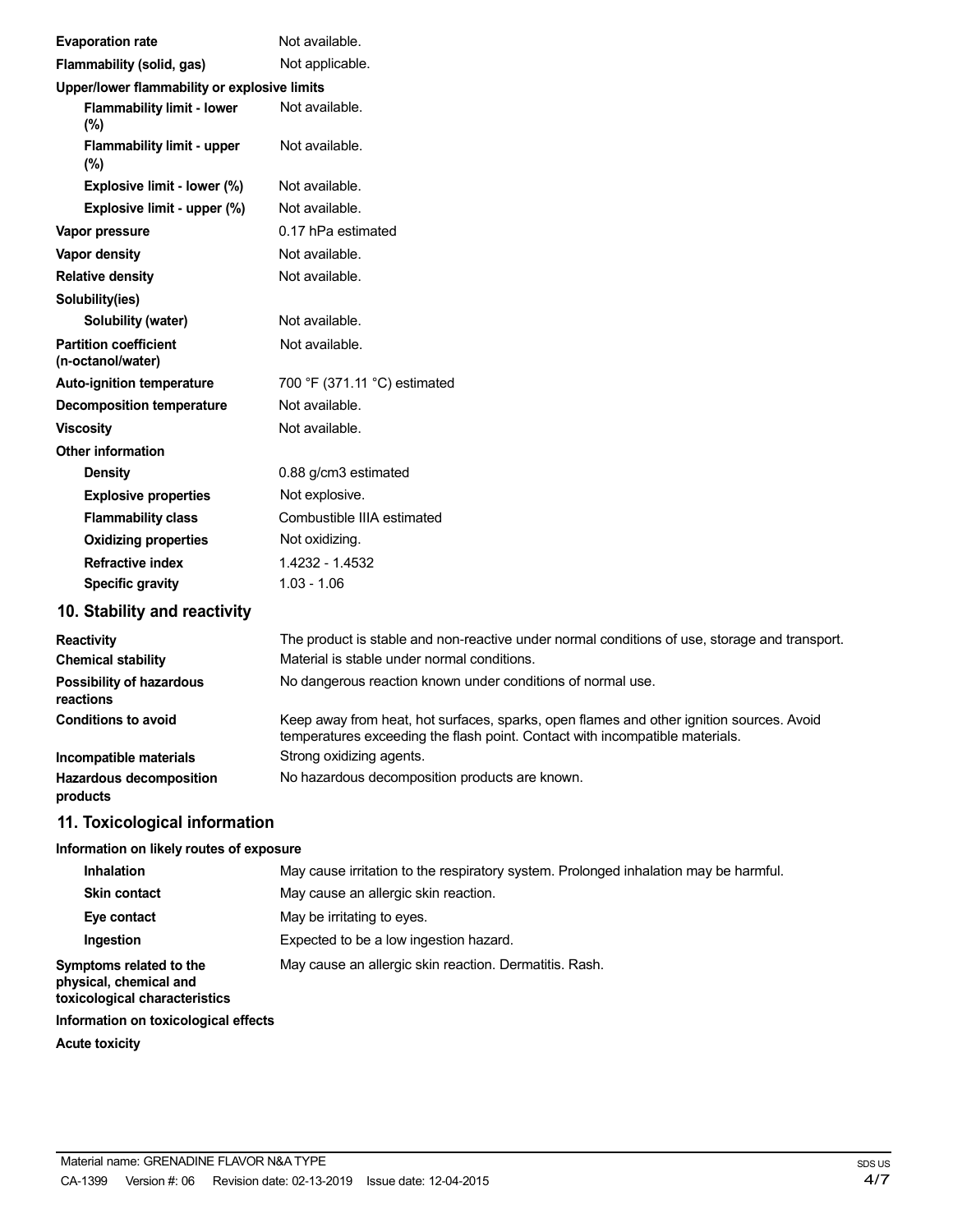| <b>Components</b>                                     | <b>Species</b>                                                 | <b>Test Results</b>                                                                                                                                                                                                                                                                         |
|-------------------------------------------------------|----------------------------------------------------------------|---------------------------------------------------------------------------------------------------------------------------------------------------------------------------------------------------------------------------------------------------------------------------------------------|
| <b>BENZALDEHYDE</b><br>#21                            | NOM (CAS 100-52-7)                                             |                                                                                                                                                                                                                                                                                             |
| Acute                                                 |                                                                |                                                                                                                                                                                                                                                                                             |
| Oral                                                  |                                                                |                                                                                                                                                                                                                                                                                             |
| LD <sub>50</sub>                                      | Rat                                                            | 1300 mg/kg                                                                                                                                                                                                                                                                                  |
| <b>Skin corrosion/irritation</b>                      | Prolonged skin contact may cause temporary irritation.         |                                                                                                                                                                                                                                                                                             |
| Serious eye damage/eye<br>irritation                  |                                                                | Direct contact with eyes may cause temporary irritation.                                                                                                                                                                                                                                    |
| Respiratory or skin sensitization                     |                                                                |                                                                                                                                                                                                                                                                                             |
| <b>Respiratory sensitization</b>                      | Not a respiratory sensitizer.                                  |                                                                                                                                                                                                                                                                                             |
| <b>Skin sensitization</b>                             | May cause an allergic skin reaction.                           |                                                                                                                                                                                                                                                                                             |
| Germ cell mutagenicity                                | mutagenic or genotoxic.                                        | No data available to indicate product or any components present at greater than 0.1% are                                                                                                                                                                                                    |
| Carcinogenicity                                       | Not classifiable as to carcinogenicity to humans.              |                                                                                                                                                                                                                                                                                             |
|                                                       | IARC Monographs. Overall Evaluation of Carcinogenicity         |                                                                                                                                                                                                                                                                                             |
| Not listed.                                           |                                                                |                                                                                                                                                                                                                                                                                             |
|                                                       | OSHA Specifically Regulated Substances (29 CFR 1910.1001-1052) |                                                                                                                                                                                                                                                                                             |
| Not regulated.                                        | US. National Toxicology Program (NTP) Report on Carcinogens    |                                                                                                                                                                                                                                                                                             |
| Not listed.                                           |                                                                |                                                                                                                                                                                                                                                                                             |
| <b>Reproductive toxicity</b>                          |                                                                | This product is not expected to cause reproductive or developmental effects.                                                                                                                                                                                                                |
| Specific target organ toxicity -<br>single exposure   | Not classified.                                                |                                                                                                                                                                                                                                                                                             |
| Specific target organ toxicity -<br>repeated exposure | Not classified.                                                |                                                                                                                                                                                                                                                                                             |
| <b>Aspiration hazard</b>                              | Not an aspiration hazard.                                      |                                                                                                                                                                                                                                                                                             |
| <b>Chronic effects</b>                                | Prolonged inhalation may be harmful.                           |                                                                                                                                                                                                                                                                                             |
| 12. Ecological information                            |                                                                |                                                                                                                                                                                                                                                                                             |
| <b>Ecotoxicity</b>                                    | Harmful to aquatic life.                                       |                                                                                                                                                                                                                                                                                             |
| Persistence and degradability                         |                                                                | No data is available on the degradability of any ingredients in the mixture.                                                                                                                                                                                                                |
| <b>Bioaccumulative potential</b>                      |                                                                |                                                                                                                                                                                                                                                                                             |
| Partition coefficient n-octanol / water (log Kow)     |                                                                |                                                                                                                                                                                                                                                                                             |
| BENZALDEHYDE                                          | #21 NOM                                                        | 1.48                                                                                                                                                                                                                                                                                        |
| PROPYLENE GLYCOL<br>VANILLIN #234                     | NOM NFI                                                        | $-0.92$<br>1.37                                                                                                                                                                                                                                                                             |
| <b>Mobility in soil</b>                               | No data available.                                             |                                                                                                                                                                                                                                                                                             |
| Other adverse effects                                 |                                                                | No other adverse environmental effects (e.g. ozone depletion, photochemical ozone creation<br>potential, endocrine disruption, global warming potential) are expected from this component.                                                                                                  |
| 13. Disposal considerations                           |                                                                |                                                                                                                                                                                                                                                                                             |
| <b>Disposal instructions</b>                          | local/regional/national/international regulations.             | Collect and reclaim or dispose in sealed containers at licensed waste disposal site. Do not allow<br>this material to drain into sewers/water supplies. Do not contaminate ponds, waterways or ditches<br>with chemical or used container. Dispose of contents/container in accordance with |
| <b>Local disposal regulations</b>                     | Dispose in accordance with all applicable regulations.         |                                                                                                                                                                                                                                                                                             |
| Hazardous waste code                                  | disposal company.                                              | The waste code should be assigned in discussion between the user, the producer and the waste                                                                                                                                                                                                |
| Waste from residues / unused<br>products              | Disposal instructions).                                        | Dispose of in accordance with local regulations. Empty containers or liners may retain some<br>product residues. This material and its container must be disposed of in a safe manner (see:                                                                                                 |
| <b>Contaminated packaging</b>                         | disposal.                                                      | Since emptied containers may retain product residue, follow label warnings even after container is<br>emptied. Empty containers should be taken to an approved waste handling site for recycling or                                                                                         |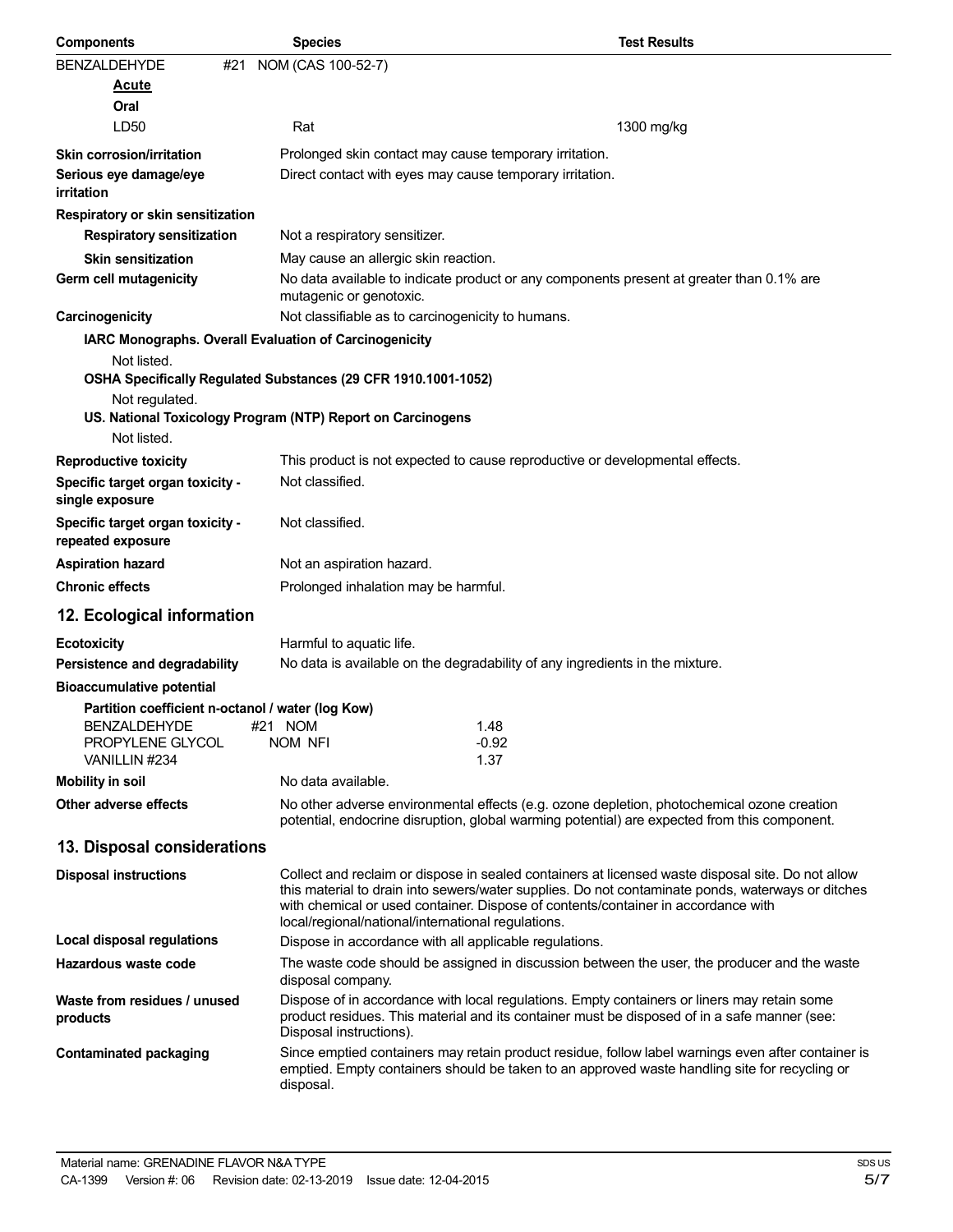# **14. Transport information**

#### **DOT**

Not regulated as dangerous goods.

**IATA**

Not regulated as dangerous goods.

#### **IMDG**

Not regulated as dangerous goods.

**Transport in bulk according to Annex II of MARPOL 73/78 and the IBC Code** Not established.

### **15. Regulatory information**

| וט. ולקטומנטו y ווווטוווומנוטוו                                                  |                                                    |                                                                                                                                                                                                       |                        |
|----------------------------------------------------------------------------------|----------------------------------------------------|-------------------------------------------------------------------------------------------------------------------------------------------------------------------------------------------------------|------------------------|
| US federal regulations                                                           |                                                    | This product is a "Hazardous Chemical" as defined by the OSHA Hazard Communication<br>Standard, 29 CFR 1910.1200.                                                                                     |                        |
| <b>Toxic Substances Control Act (TSCA)</b>                                       |                                                    |                                                                                                                                                                                                       |                        |
| TSCA Section 12(b) Export Notification (40 CFR 707, Subpt. D)                    |                                                    |                                                                                                                                                                                                       |                        |
| Not regulated.                                                                   |                                                    |                                                                                                                                                                                                       |                        |
| <b>CERCLA Hazardous Substance List (40 CFR 302.4)</b>                            |                                                    |                                                                                                                                                                                                       |                        |
| Not listed.                                                                      |                                                    |                                                                                                                                                                                                       |                        |
| SARA 304 Emergency release notification                                          |                                                    |                                                                                                                                                                                                       |                        |
| Not regulated.                                                                   |                                                    |                                                                                                                                                                                                       |                        |
| OSHA Specifically Regulated Substances (29 CFR 1910.1001-1052)<br>Not regulated. |                                                    |                                                                                                                                                                                                       |                        |
| Superfund Amendments and Reauthorization Act of 1986 (SARA)                      |                                                    |                                                                                                                                                                                                       |                        |
| SARA 302 Extremely hazardous substance                                           |                                                    |                                                                                                                                                                                                       |                        |
| Not listed.                                                                      |                                                    |                                                                                                                                                                                                       |                        |
| SARA 311/312 Hazardous<br>chemical                                               | No (Exempt)                                        |                                                                                                                                                                                                       |                        |
| SARA 313 (TRI reporting)<br>Not regulated.                                       |                                                    |                                                                                                                                                                                                       |                        |
| <b>Other federal regulations</b>                                                 |                                                    |                                                                                                                                                                                                       |                        |
| Clean Air Act (CAA) Section 112 Hazardous Air Pollutants (HAPs) List             |                                                    |                                                                                                                                                                                                       |                        |
| Not regulated.                                                                   |                                                    |                                                                                                                                                                                                       |                        |
|                                                                                  |                                                    | Clean Air Act (CAA) Section 112(r) Accidental Release Prevention (40 CFR 68.130)                                                                                                                      |                        |
| Not regulated.                                                                   |                                                    |                                                                                                                                                                                                       |                        |
| <b>Safe Drinking Water Act</b><br>(SDWA)                                         | Not regulated.                                     |                                                                                                                                                                                                       |                        |
|                                                                                  |                                                    | Drug Enforcement Administration (DEA). List 1 & 2 Exempt Chemical Mixtures (21 CFR 1310.12(c))                                                                                                        |                        |
| <b>BENZALDEHYDE</b><br>(CAS 100-52-7)                                            | #21 NOM                                            | 50 %WV                                                                                                                                                                                                |                        |
| <b>DEA Exempt Chemical Mixtures Code Number</b>                                  |                                                    |                                                                                                                                                                                                       |                        |
| <b>BENZALDEHYDE</b><br>(CAS 100-52-7)                                            | #21 NOM                                            | 8256                                                                                                                                                                                                  |                        |
|                                                                                  |                                                    | FEMA Priority Substances Respiratory Health and Safety in the Flavor Manufacturing Workplace                                                                                                          |                        |
| <b>BENZALDEHYDE</b><br>(CAS 100-52-7)                                            | #21 NOM                                            | High priority                                                                                                                                                                                         |                        |
| US state regulations                                                             |                                                    |                                                                                                                                                                                                       |                        |
| <b>California Proposition 65</b>                                                 |                                                    |                                                                                                                                                                                                       |                        |
| more information go to www.P65Warnings.ca.gov.                                   |                                                    | California Safe Drinking Water and Toxic Enforcement Act of 1986 (Proposition 65): This material<br>is not known to contain any chemicals currently listed as carcinogens or reproductive toxins. For |                        |
| <b>International Inventories</b>                                                 |                                                    |                                                                                                                                                                                                       |                        |
| Country(s) or region                                                             | <b>Inventory name</b>                              |                                                                                                                                                                                                       | On inventory (yes/no)* |
| Australia                                                                        | Australian Inventory of Chemical Substances (AICS) |                                                                                                                                                                                                       |                        |
| Canada                                                                           | Domestic Substances List (DSL)                     |                                                                                                                                                                                                       |                        |
|                                                                                  |                                                    |                                                                                                                                                                                                       |                        |

No No